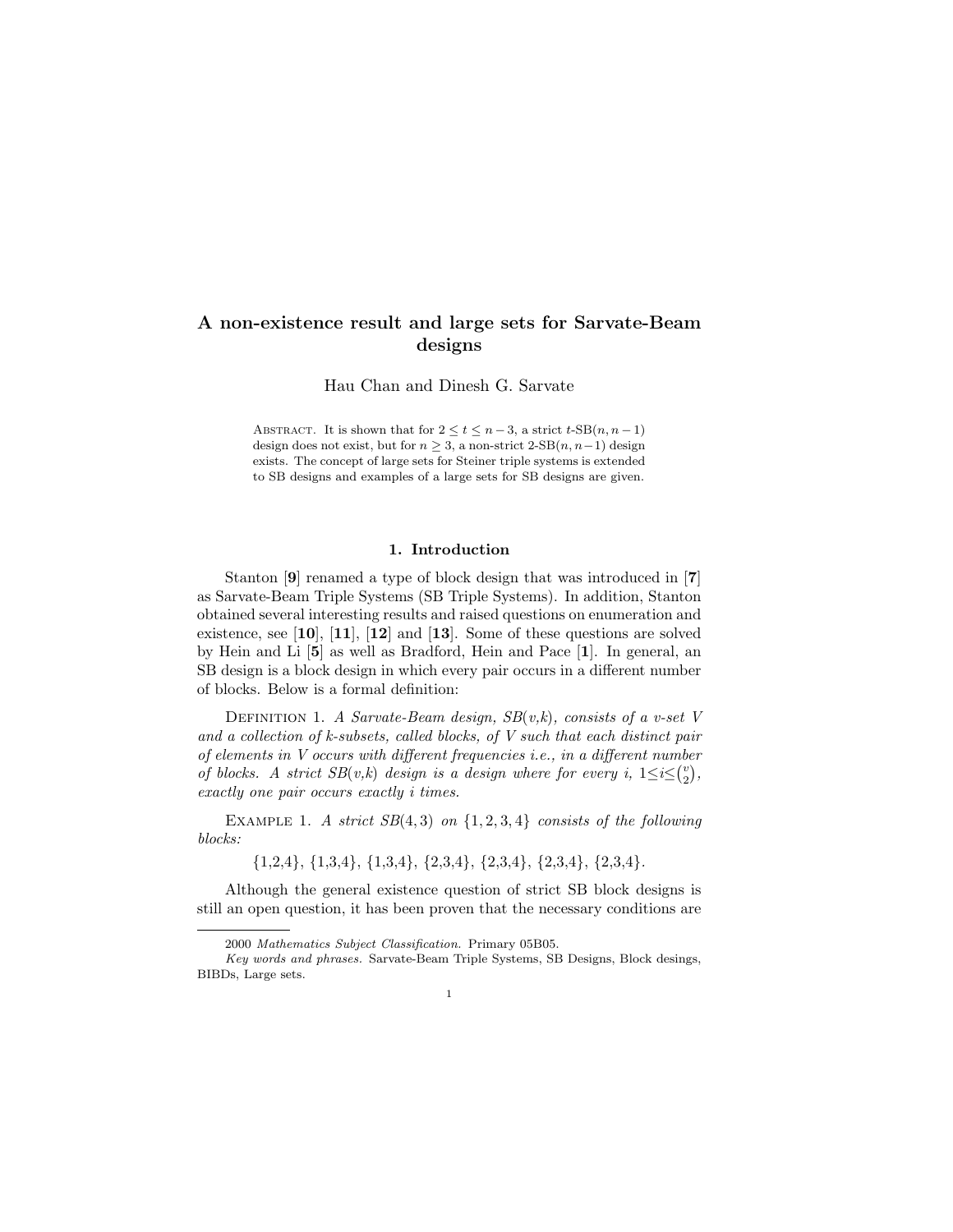sufficient for  $k = 3$  by Dukes [3] except for some finite number of exceptions. On the other hand, Ma, Chang and Feng  $[6]$  have proved that the necessary conditions are sufficient for  $k = 3$ . Moreover, SB matrices have been studied by Dukes, Hurd and Sarvate [4]. The following definition and result appear in [8]:

DEFINITION 2. A t-SB $(v,k)$  design is a collection, B, of k-subsets of a v-set such that each t-subset of V occurs a distinct number of times. In a strict t-SB design, for each i,  $1 \leq i \leq {v \choose t}$ , there is exactly one t-subset which occurs in *i* blocks.

THEOREM 1. A strict  $t$ -SB $(v,k)$  exists only if  $\binom{k}{t}$  |  $\frac{\binom{v}{t}(\binom{v}{t}+1)}{2}$ .

### 2. Non-existence result

The following result is known [8]:

THEOREM 2. For  $n > 4$ , a strict  $(n-2)$ -SB $(n, n-1)$  does not exist.

We prove the following result:

THEOREM 3. For  $n > 4$ , a strict  $t$ -SB $(n, n - 1)$  does not exist for  $2 \leq t \leq n-3$ .

PROOF. Let us denote the frequency of an s-subset,  $\{a_1, a_2, ..., a_s\}$ , in the design by  $f(a_1, ..., a_s)$ . Let  $B_i = \{1, 2, ..., n\} - \{i\}, i = 1, 2, ..., n$ , be the n subsets of size  $n-1$  of  $\{1, 2, \dots, n\}$ . Let  $F(B_i)$  denotes the frequency of the block  $B_i$  in the design if it exists. Without loss of generality, assume that the t-subset  $\{1, 2, ..., t\}$  appears exactly once and let  $B_n = \{1, 2, ..., t, ..., n-\}$ 1} be the block containing  $\{1, 2, \dots, t\}$  that appears exactly once. Observe that there are  $n-t$  sets,  $B_{t+1}, B_{t+2}, ..., B_n$ , among  $B_1, B_2, ..., B_{n-1}, B_n$  containing  $\{1, 2, ..., t\}$ , and  $n-t+1$  sets,  $B_t, B_{t+1}, ..., B_n$ , containing  $\{1, 2, ..., t-1\}$ 1}. As the frequency of  $\{1, 2, ..., t\}$  is one and  $F(B_n) = 1$ , it follows that  $F(B_{t+1}) = F(B_{t+2}) = ... = F(B_{n-1}) = 0$ . Hence, there exists only one other set,  $B_t$ , which contains  $\{1, 2, ..., t-1\}$  but not  $\{1, 2, ..., t\}$  whose frequency (say  $\phi$ ) may be greater than one in the design. This is the only set other than  $B_n$  which contains  $\{1, 2, ..., t-1, x\}$  and  $\{1, 2, ..., t-1, y\}$ , where  $x, y \in \{t, ..., n\}$  and  $x \neq y$ . Hence  $f(1, 2, ..., t - 1, x) = \phi + 1 =$  $f(1, 2, \ldots, t-1, y)$ , which is a contradiction.

The following example is illustrative:

EXAMPLE 2. A strict  $3-SB(6,5)$  does not exist. First note that the design parameters satisfy Theorem 1. There are 6 subsets  $\{1, 2, 3, 4, 5\}$ ,  $\{1, 2, 3, 4, 6\}, \{1, 2, 3, 5, 6\}, \{1, 2, 4, 5, 6\}, \{1, 3, 4, 5, 6\}, \{2, 3, 4, 5, 6\}.$  Without loss of generality, assume the 3-subset  $\{1,2,3\}$  occurs exactly once in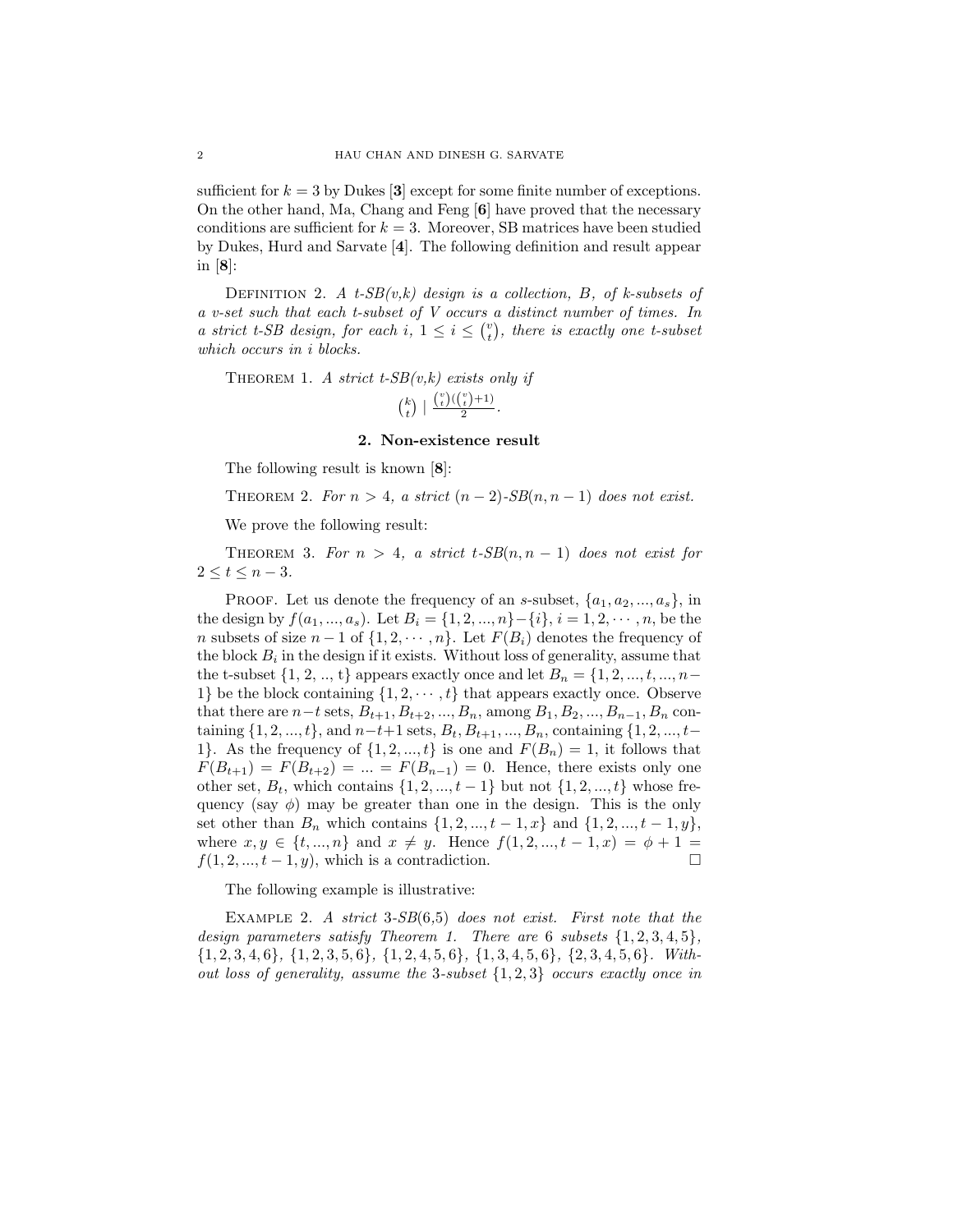the block  $\{1, 2, 3, 4, 5\}$ . Note that we cannot have blocks  $\{1, 2, 3, 4, 6\}$  and  $\{1, 2, 3, 5, 6\}$  in this design since we want  $\{1, 2, 3\}$  to appear exactly once. Therefore the remaining blocks must be some multiple copies of the sets  $\{1, 2, 4, 5, 6\}, \{1, 3, 4, 5, 6\}, \text{ and } \{2, 3, 4, 5, 6\}.$ 

Let a, b, and c denote the frequency of the blocks  $\{1, 2, 4, 5, 6\}$ ,  $\{1, 3, 4, 5, 6\}$ , and  $\{2, 3, 4, 5, 6\}$  respectively, if the design exists. Note  $f(1, 2, 4) = 1 + a$  $f(1, 2, 5)$ , which is a contradiction.

## 3. Non-strict  $2-SB(n, n-1)$  designs

Although strict  $2\text{-SB}(n, n-1)$  designs do not exist for any n, non-strict  $2\text{-SB}(n, n-1)$  designs exist for all  $n \geq 3$ :

LEMMA 1. A non-strict t-SB $(n, n-1)$  design is also a non-strict  $(t-1)$ - $SB(n, n-1)$  design if  $n-1 \geq 2t-2$ .

PROOF. Suppose the block  $B_i = \{1, 2, \dots, n\} - \{i\}$  occurs  $f_i$  times in the non-strict  $t$ -SB $(n, n - 1)$  design. A  $(t - 1)$ -set  $\{i_1, i_2, \cdots, i_{t-1}\}$  occurs in  $b \cdot (f_{i_1} + f_{i_2} + \cdots + f_{i_{t-1}})$  blocks, where b is the total number of blocks of the non-strict  $t$ -SB $(n, n - 1)$  design. If the design is not a nonstrict  $(t-1)$ -SB $(n, n-1)$  design, then there exists at least two distinct  $(t-1)$ -sets,  $\{a_1, a_2, \dots, a_{t-1}\}\$  and  $\{b_1, b_2, \dots, b_{t-1}\}\$  both occurring the same number of times (say  $\mu$ ) in the design. As  $2t - 2 \leq n - 1$ , there exists an element a in  $\{1, 2, \cdots, n\}$  but not in the union of  $\{a_1, a_2, \cdots, a_{t-1}\}$ and  $\{b_1, b_2, \dots, b_{t-1}\}$ . Consider the t-sets  $\{a, a_1, a_2, \dots, a_{t-1}\}$  and  $\{a, b_1,$  $b_2, \dots, b_{t-1}$ . Clearly both occur in  $\mu - f_a$  blocks of the non-strict t- $SB(n, n - 1)$  design which is a contradiction.

In general a  $t\text{-SB}(n,k)$  design need not be a  $(t-1)\text{-SB}(n,k)$  design as shown below:

EXAMPLE 3. Let  $V = \{1, 2, 3, 4\}$ . The collection of blocks with t copies of  $\{1,2\}$ , one copy of  $\{1,3\}$ , four copies of  $\{1,4\}$ , two copies of  $\{2,3\}$ , three copies of  $\{2,4\}$  and s copies of  $\{3,4\}$  for any distinct values of s and t different from  $1, 2, 3$ , and 4 provides a  $2-SB(4, 2)$  design. The design is a strict 2-SB(4,2) when  $\{s, t\} = \{5, 6\}$ . Note that the elements 1 and 2 both have the replication number  $t + 5$  and hence the design is not a  $1-SB(4,2)$ design.

THEOREM 4. A non-strict  $2-SB(n, n-1)$  design exists for every positive integer  $n \geq 3$ .

PROOF. Let the set of elements be  $\{1, 2, \cdots, n\}$  for a design on n elements. The proof is based on induction. For  $n = 3$ , a non-strict 2-SB(3, 2) design can be easily constructed. Suppose we have a non-strict 2-  $SB(n, n-1)$  for some value of n with b blocks. We construct a  $2-SB(n+1, n)$ design containing 2b blocks using the blocks of the non-strict  $2\text{-SB}(n, n-1)$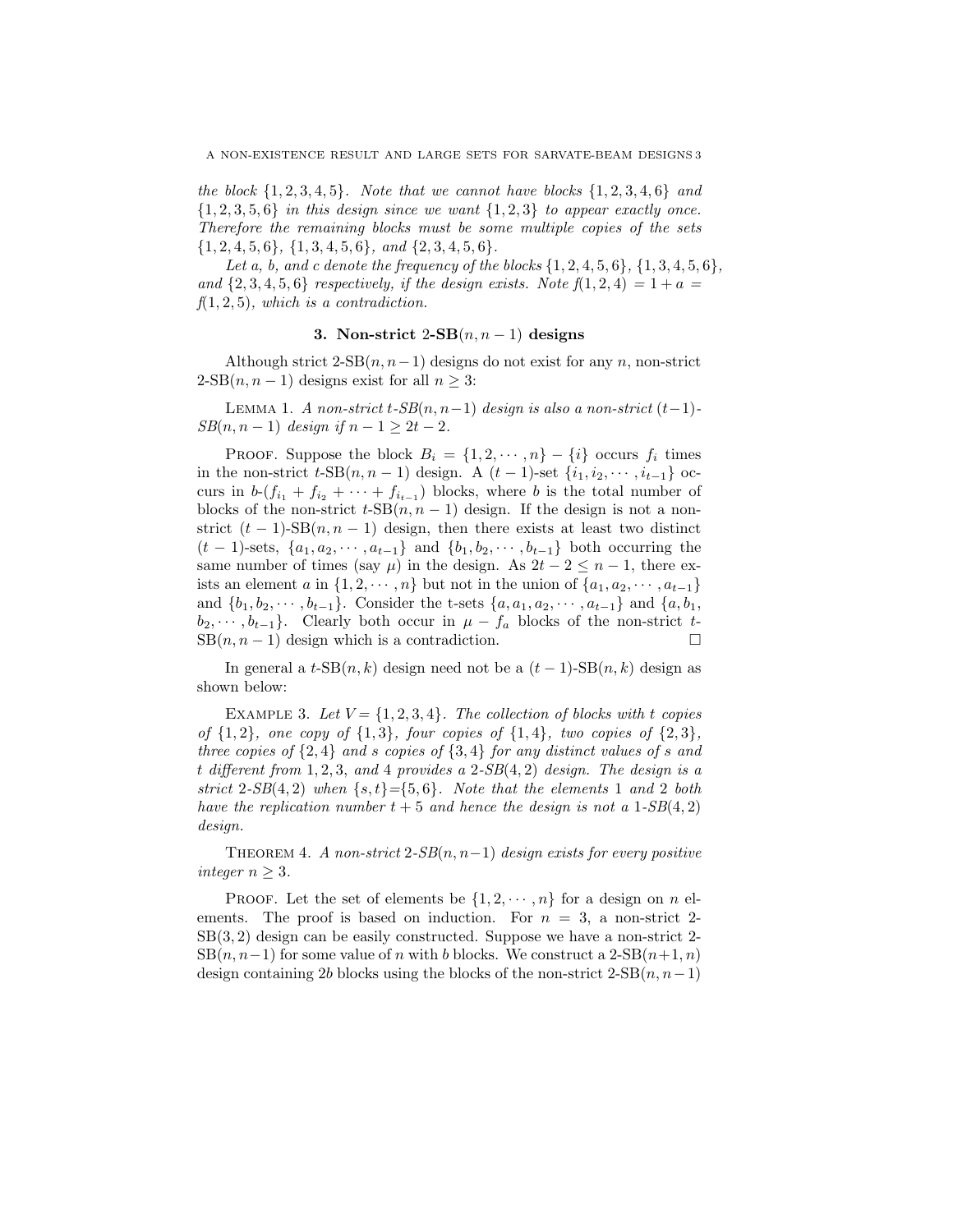design and the set  $\{1, 2, \dots, n\}$  as follows. First we construct b blocks by adding the element  $n + 1$  into each block of the non-strict  $2-SB(n, n - 1)$ design. Note that in these blocks each element from 1 to n occurs different number of times, therefore the pairs  $\{n+1, i\}$  occur different number of times. We complete the construction of non-strict  $2-SB(n+1, n)$  design by including b copies of the set  $\{1, 2, \dots, n\}$ . The maximum number of times a pair  $\{n+1, i\}$  may have occurred is b, and minimum number of times a pair  $\{i, j\}, 1 \leq i < j \leq n$ , occurs in the non-strict  $2\text{-SB}(n, n-1)$  design is one. Hence, all pairs occur a different number of times in these 2b blocks of the non-strict  $2-SB(n+1,n)$  design.

### 4. Large sets

DEFINITION 3. A triple system  $(V, B)$  is a set V of v elements together with a collection  $B$  of 3-subsets (called blocks or triples) of  $V$  with the property that every 2-subset of V occurs in exactly  $\lambda$  blocks. The size of V is the order of the triple system. It is also denoted by  $TS(v, \lambda)$ , or Steiner triple system,  $STS(v)$ , when  $\lambda = 1$ .

DEFINITION 4. Let  $(V, B)$  and  $(V, D)$  be two  $STS(v)$ 's. Their intersection size is  $|B \cap D|$ . They are disjoint when their intersection size is zero. A set of  $(v-2)$  STS $(v)s$ ,  $\{(V,B_i) : i=1,...,v-2\}$ , is a large set if any two distinct systems from the set are disjoint.

In other words, the set of all 3-subsets of a v-set is partitioned into v-2 STS(v)'s. It is known that large sets for triple systems exist for all  $v \equiv$ 1,3(mod 6) except for  $v = 7$  [2].

The analogous question to the large set for triple system with respect to SB triple systems can be formulated using the following definition:

DEFINITION 5. Let V be a v-set. A family of  $SB(v, k)$  designs on V, say  $B = \{B_1, B_2, ..., B_n\}$ , is a large set with multiplicity s if  $\dot{\bigcup}_{i=1}^n B_i$  gives s copies of the set of all k-subsets of  $V$  for some integer  $s$  and if there is another family of  $SB(v, k)$  designs  $C = \{C_1, C_2, ..., C_m\}$  where  $\bigcup_{i=1}^{m} C_i$ contains t copies of all k-subsets of V, then  $s \leq t$ .

Simple counting gives the following result:

THEOREM 5. Suppose the multiplicity for the large set for a  $SB(v, k)$ is s and let the size of the large set be n. Then  $s\binom{v}{k} = \frac{\binom{v}{2}(\binom{v}{2}+1)}{2^{\binom{k}{2}}}$  $\frac{\binom{(2)^{n}}{2}}{2\binom{k}{2}} \times n$ ; hence a necessary condition for the existence of a large set for strict  $SB(v, k)$  is  $\binom{v}{2}(\binom{v}{2}+1)$  $rac{((\frac{1}{2})+1)}{2(\frac{k}{2})}$  |  $s\binom{v}{k}$ .

COROLLARY 1. For 
$$
k = 3
$$
,  $\frac{{\binom{v}{2}} {\binom{v}{2}}+1}{6} | s {\binom{v}{3}}$ .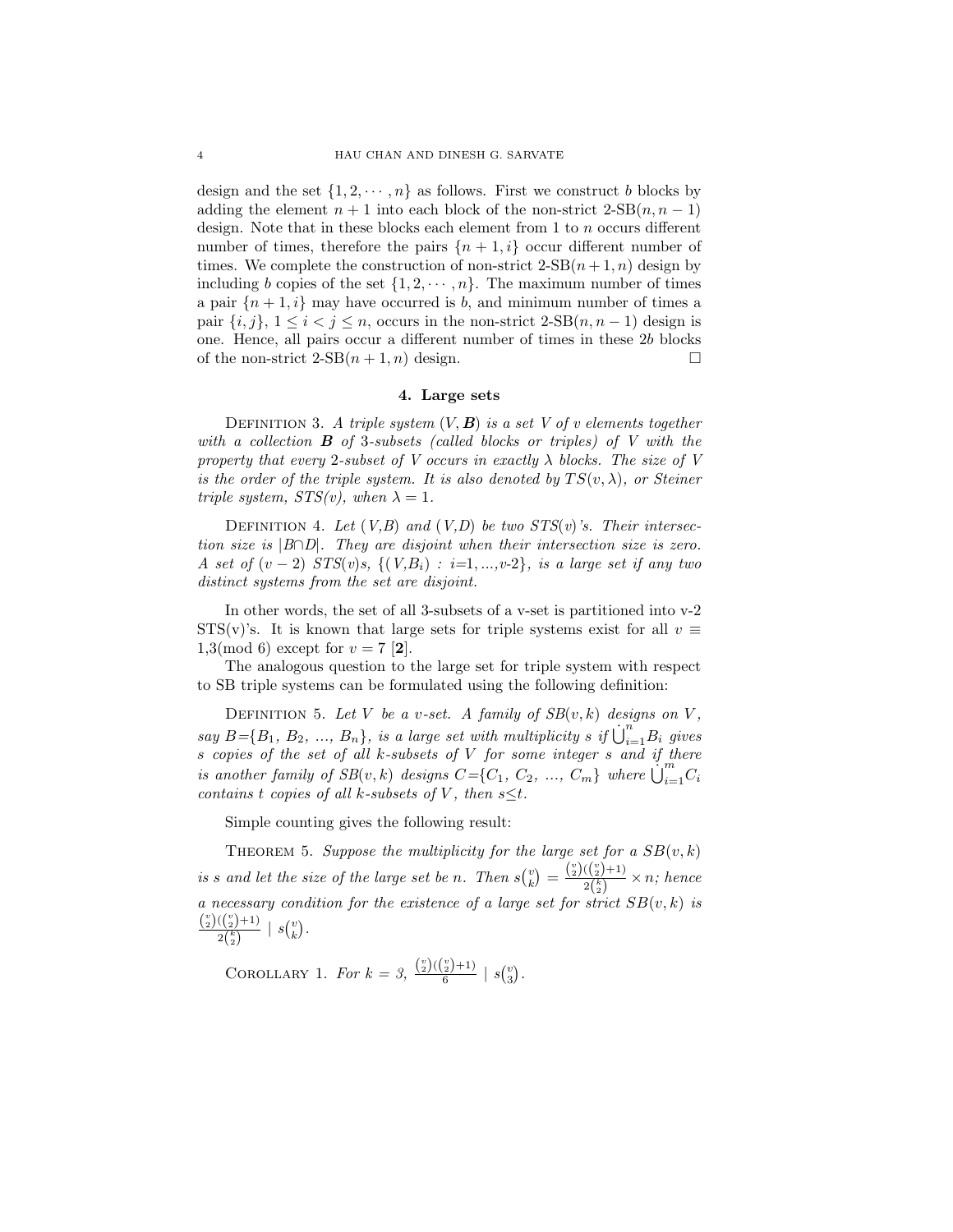The following example will clarify the definition:

EXAMPLE 4. Consider the set  $V = \{1, 2, 3, 4\}$ . We have the following 4 strict  $SB(4,3)$ 's.

- $B_1 = \{\{1,2,4\}, \{1,3,4\}, \{1,3,4\}, \{2,3,4\}, \{2,3,4\}, \{2,3,4\}, \{2,3,4\}\}\$
- $B_2 = \{\{1,2,3\}, \{1,2,3\}, \{1,2,3\}, \{1,2,3\}, \{1,3,4\}, \{2,3,4\}, \{2,3,4\}\}\$
- $B_3 = \{\{1,2,3\}, \{1,2,3\}, \{1,2,4\}, \{1,2,4\}, \{1,2,4\}, \{1,2,4\}, \{2,3,4\}\}\$
- $B_4 = \{\{1,2,3\}, \{1,2,4\}, \{1,2,4\}, \{1,3,4\}, \{1,3,4\}, \{1,3,4\}\}.$

When we take the multi-union  $B_1 \dot{\cup} B_2 \dot{\cup} B_3 \dot{\cup} B_4$ , we get a multi-set where each of the blocks  $\{1, 2, 3\}$ ,  $\{1, 2, 4\}$ ,  $\{1, 3, 4\}$ , and  $\{2, 3, 4\}$  occurs 7 times. Indeed  $\gamma$  is the multiplicity for  $SB(4,3)$ , because there are only 4 distinct blocks and  $SB(4,3)$  has 7 blocks, if the multiplicity is s, then  $4 \times s = 7 \times n$ for some integer n. Therefore  ${B_1, B_2, B_3, B_4}$  is the large set for  $SB(4, 3)$ , and as the  $SB(4,3)$  is unique, the large set is unique up to isomorphism.

EXAMPLE 5. A set of  $SB(6,3)$  designs such that the multi-union of the collections of blocks has multiplicity  $t = 10$  is given below, however this may not be a large set. The reason is that we obtained these designs by taking isomorphic copies of a single  $SB(6,3)$  design, but according to [5], there are  $48,843$  non-isomorphic restricted  $SB(6,3)$ , and a total of 16,444,250 (restricted and non-restricted)  $SB(6,3)$  designs. What we can claim is that using this particular design, the multiplicity cannot be less than 5.

| Blocks                                                                                                                           |                | Design $1  $ Design $2  $ | $\overline{\mathrm{Design}}\;3$ | Design 4   Design 5 |                  |
|----------------------------------------------------------------------------------------------------------------------------------|----------------|---------------------------|---------------------------------|---------------------|------------------|
| ${1,2,3}$                                                                                                                        | $\overline{0}$ | $\boldsymbol{0}$          | $\overline{2}$                  | $\overline{4}$      | $\overline{4}$   |
|                                                                                                                                  | $\overline{0}$ | $\overline{1}$            | $\overline{1}$                  | $\overline{5}$      | $\overline{3}$   |
|                                                                                                                                  | $\mathbf{1}$   | $\overline{0}$            | $\overline{3}$                  | $\overline{1}$      | $\overline{5}$   |
|                                                                                                                                  | $\overline{0}$ | $\overline{2}$            | $\overline{3}$                  | $\overline{3}$      | $\overline{2}$   |
|                                                                                                                                  | $\overline{0}$ | $\overline{4}$            | $\overline{0}$                  | $\overline{4}$      | $\overline{2}$   |
| $\frac{\{1,2,3\}}{\{1,2,4\}}$<br>$\frac{\{1,2,4\}}{\{1,2,5\}}$<br>$\frac{\{1,2,6\}}{\{1,3,4\}}$<br>$\frac{\{1,3,4\}}{\{1,3,6\}}$ | $\,1$          | $\overline{1}$            | $\overline{2}$                  | $\overline{1}$      | $\overline{5}$   |
|                                                                                                                                  | $\overline{1}$ | $\overline{5}$            | $\overline{1}$                  | $\overline{2}$      | $\overline{1}$   |
| $\frac{1}{1,4,5}$                                                                                                                | $\overline{2}$ | $\overline{3}$            | $\boldsymbol{0}$                | $\overline{2}$      | $\overline{3}$   |
|                                                                                                                                  | $\overline{1}$ | $\overline{5}$            | $\overline{0}$                  | $\overline{3}$      | $\overline{2}$   |
|                                                                                                                                  | $\overline{2}$ | $\overline{3}$            | $\overline{3}$                  | $\overline{0}$      | $\overline{2}$   |
| $\frac{\{1,4,6\}}{\{1,4,6\}}$<br>$\frac{\{1,5,6\}}{\{2,3,4\}}$<br>$\frac{\{2,3,4\}}{\{2,3,6\}}$<br>$\frac{\{2,4,6\}}{\{2,4,6\}}$ | $\overline{1}$ | $\overline{1}$            | $\mathbf{1}$                    | $\overline{5}$      | $\overline{2}$   |
|                                                                                                                                  | $\overline{2}$ | $\overline{0}$            | $\overline{4}$                  | $\boldsymbol{0}$    | $\overline{4}$   |
|                                                                                                                                  | $\overline{2}$ | $\overline{1}$            | $\overline{5}$                  | $\overline{1}$      | $\overline{1}$   |
|                                                                                                                                  | $\overline{3}$ | $\boldsymbol{0}$          | $\overline{2}$                  | $\overline{2}$      | $\overline{3}$   |
|                                                                                                                                  | $\overline{3}$ | $\overline{2}$            | $\overline{2}$                  | $\overline{3}$      | $\overline{0}$   |
| $\frac{1}{2,5,6}$                                                                                                                | $\overline{3}$ | $\overline{1}$            | $\overline{5}$                  | $\boldsymbol{0}$    | $\overline{1}$   |
| $\{3,4,5\}$                                                                                                                      | $\overline{5}$ | $\overline{2}$            | $\mathbf{1}$                    | $\mathbf{1}$        | $\mathbf{1}$     |
| $\overline{\{3,4,6\}}$                                                                                                           | $\overline{4}$ | $\overline{4}$            | $\overline{0}$                  | $\overline{2}$      | $\overline{0}$   |
| $\overline{\{3,5,6\}}$                                                                                                           | $\overline{4}$ | $\overline{2}$            | $\overline{4}$                  | $\boldsymbol{0}$    | $\boldsymbol{0}$ |
| $\{4,5,6\}$                                                                                                                      | $\overline{5}$ | $\overline{3}$            | $\overline{1}$                  | $\overline{1}$      | $\overline{1}$   |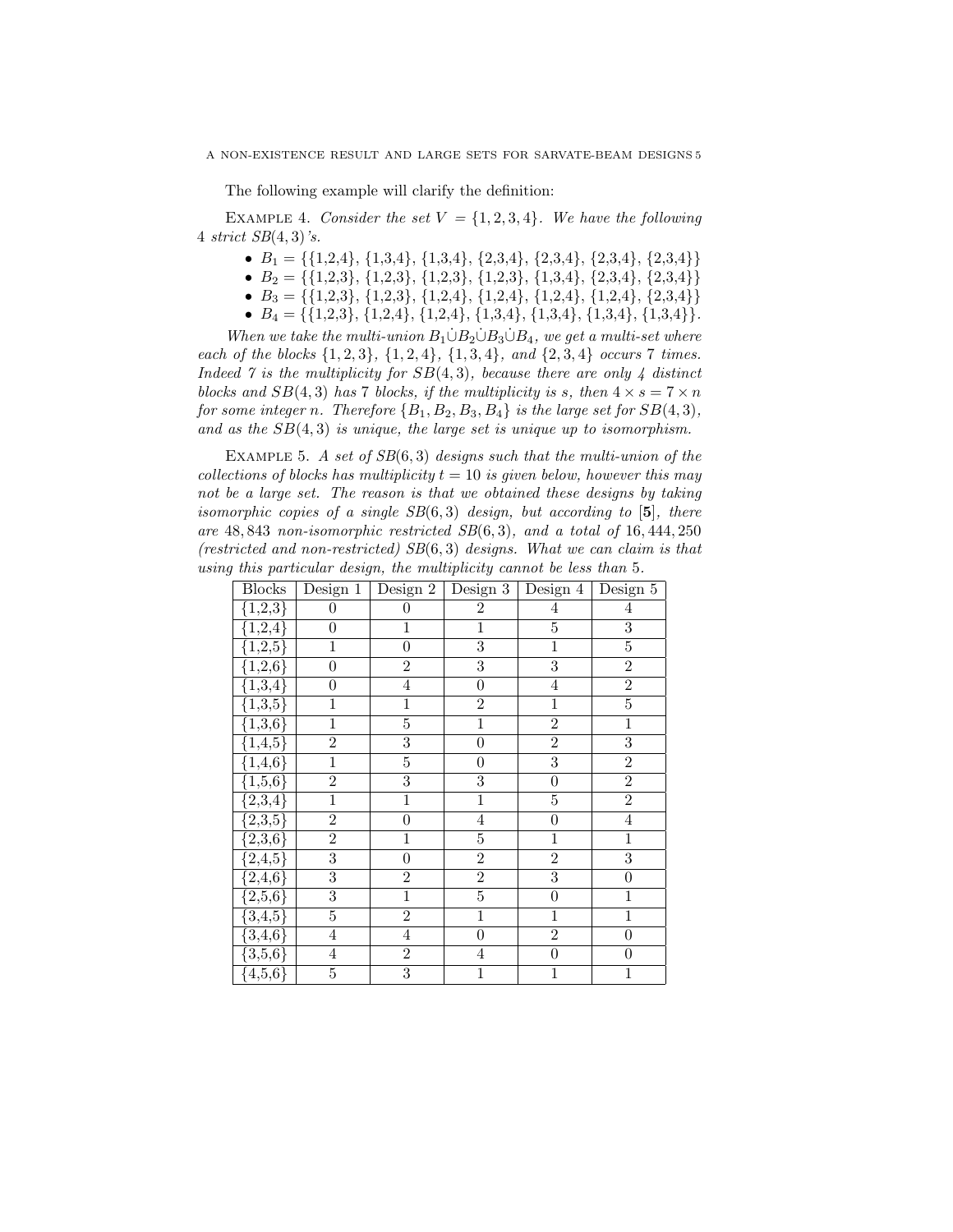4.1. Large sets for  $k = 2$ . Let us consider the following two examples:

EXAMPLE 6. A strict  $SB(3,2)$  design with blocks  $\{\{1,2\},\{1,3\},\{1,3\},\$  $\{2,3\}, \{2,3\}, \{2,3\}.$ 

EXAMPLE 7. Another strict  $SB(3,2)$  design with blocks  $\{\{1,2\},\{1,2\},\$  ${1, 2}, {1, 3}, {1, 3}, {2, 3}.$ 

The union of these designs is a multi-set that contains each 2-subset with a multiplicity of 4. In fact, these designs form a large set. This simple observation leads to the following result:

THEOREM 6. Large sets with multiplicity  $\binom{v}{2}+1$  containing exactly two  $SB(v, 2)'s$  exist for all  $v \geq 2$ .

PROOF. Let the 2-subsets of a v-set V be  $\{b_1, b_2, ..., b_{\binom{v}{2}}\}$ . Without loss of generality, let the first  $SB(v, 2)$ ,  $B_1$ , contain blocks  $b_i$  with frequency i. Now construct a second  $SB(v, 2), B_2$ , where  $b_i$  occurs with frequency  $\binom{v}{2}$ +1- i. It follows that we have a partition  ${B_1, B_2}$  of the collection of the 2-subsets of  $V$  with multiplicity  $\binom{v}{2}$  $+1.$ 

ACKNOWLEDGEMENT 1. The authors wish to thank the referee and Dr. Derek Hein for useful suggestions and careful reading of the manuscript.

#### References

- [1] B. Bradford, D. W. Hein, and J. Pace, Sarvate-Beam Quad systems for  $v = 6$ , JCMCC, to appear.
- [2] C. J. Colbourn, Triple Systems, The Handbook of Combinatorial Designs, second edition, edited by C. J. Colbourn and J. H. Dinitz, Chapman/CRC Press, Boca Raton, Fl., 2007, 59-71.
- [3] P. Dukes, PBD-closure for adesigns and asymptotic existence of Sarvate-Beam triple systems. Bulletin of the ICA  $54$  (2008), 5-10.
- [4] P. Dukes, S. Hurd, and D. G. Sarvate, It's hard to be different, Bulletin of the ICA, to appear.
- [5] D. W. Hein and P. C. Li, Sarvate-Beam triple systems for  $v = 5$  and  $v = 6$ , to be submitted.
- [6] Z. Ma, Y. Chang, and T. Feng, The spectrum of strictly pairwise distinct triple systems, Bulletin of The ICA, 56, (2009), 62-72.
- [7] D. G. Sarvate and W. Beam, A new type of block design, Bulletin of the ICA 50 (2007), 26-28.
- [8] D. G. Sarvate and W. Beam, The Non-existence of (n-2)-SB(n,n-1) adesigns and some existence results, *Bulletin of the ICA* 51 (2007), 73-79.
- [9] R. G. Stanton, A Note on Sarvate-Beam Triple Systems, Bulletion of the ICA 50 (2007), 61-66.
- [10] R. G. Stanton, A restricted Sarvate-Beam triple system for  $v = 8$ , *JCMCC* 63 (2007) 33-35.
- [11] R. G. Stanton, On Sarvate-Beam quad systems, Bulletin of the ICA 51 (2007) 31-33.